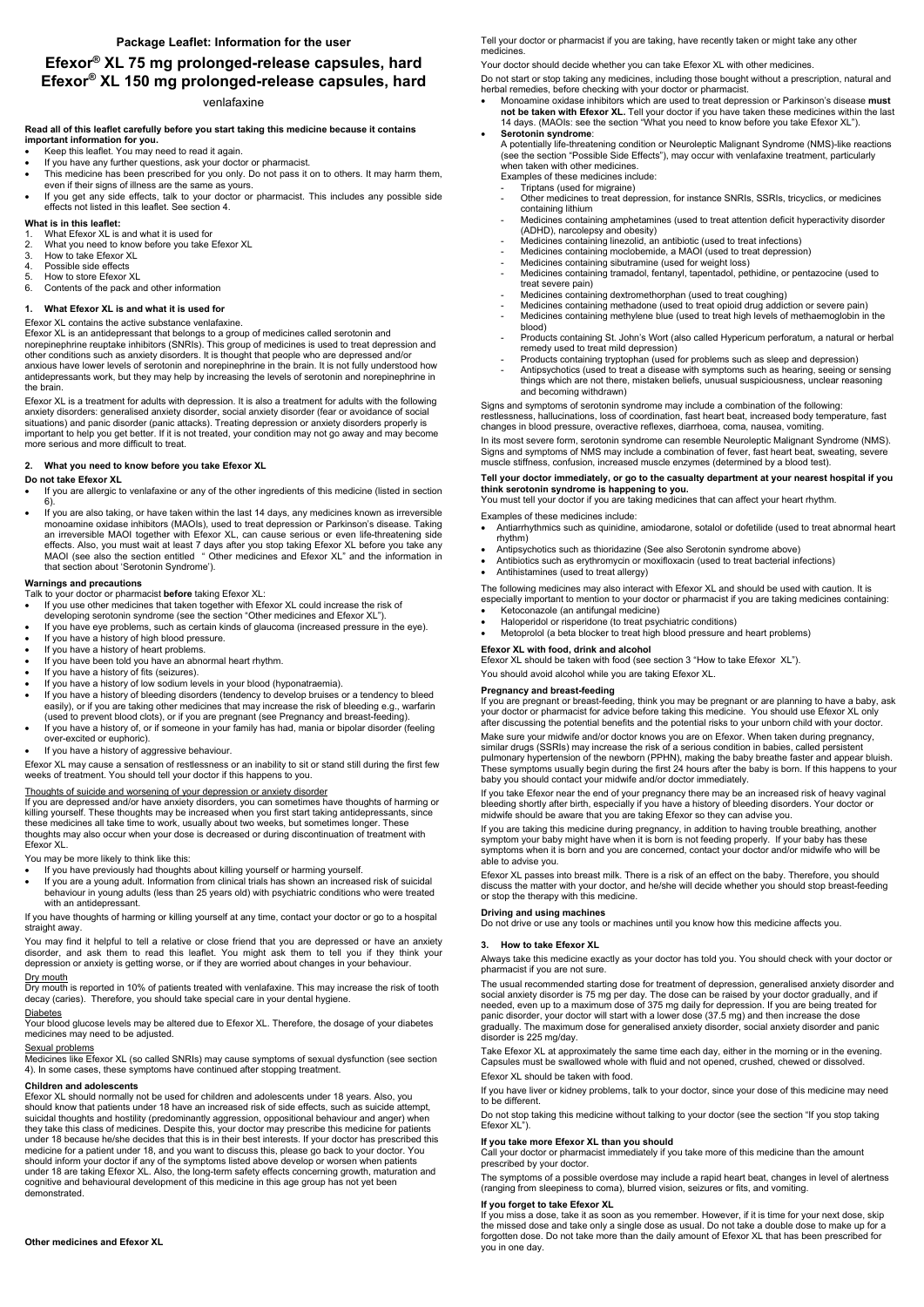# **If you stop taking Efexor XL**

Do not stop taking your treatment or reduce the dose without the advice of your doctor even if you feel better. If your doctor thinks that you no longer need Efexor XL, he/she may ask you to reduce your dose slowly before stopping treatment altogether. Side effects are known to occur when people stop using this medicine, especially when it is stopped suddenly or the dose is reduced too quickly. Some patients may experience symptoms such as suicidal thoughts, aggressiveness, tiredness, dizziness, light-headedness, headache, sleeplessness, nightmares, dry mouth, loss of appetite, nausea, diarrhoea, nervousness, agitation, confusion, ringing in the ears, tingling or rarely electric shock sensations, weakness, sweating, seizures, or flu-like symptoms, problems with eyesight and increase in blood pressure ( which can cause headache, dizziness, ringing in the ears, sweating, etc).

Your doctor will advise you on how you should gradually discontinue Efexor XL treatment. This can take a period of several weeks or months. In some patients, discontinuation may need to occur very gradually over periods of months or longer. If you experience any of these or other symptoms that are troublesome, ask your doctor for further advice.

If you have any further questions on the use of this medicine, ask your doctor or pharmacist.

# **4. Possible side effects**

Like all medicines, this medicine can cause side effects, although not everybody gets them.

If any of the following happen, do not take more Efexor XL. **Tell your doctor immediately, or go to the casualty department at your nearest hospital:** 

#### **Uncommon (may affect up to 1 in 100 people)**

 Swelling of the face, mouth, tongue, throat, hands, or feet, and/or a raised itchy rash (hives), trouble swallowing or breathing

# **Rare (may affect up to 1 in 1,000 people)**

- Chest tightness, wheezing, trouble swallowing or breathing
- Severe skin rash, itching or hives (elevated patches of red or pale skin that often itch)
- Signs and symptoms of serotonin syndrome which may include restlessness, hallucinations, loss of coordination, fast heart beat, increased body temperature, fast changes in blood pressure, overactive reflexes, diarrhoea, coma, nausea, vomiting. In its most severe form, serotonin syndrome can resemble Neuroleptic Malignant Syndrome (NMS). Signs and symptoms of NMS may include a combination of fever, fast heart beat, sweating, severe muscle stiffness, confusion, increased muscle enzymes (determined by a blood test).
- Signs of infection, such as high temperature, chills, shivering, headaches, sweating, flu-like symptoms. This may be the result of a blood disorder which leads to an increased risk of infection.
- Severe rash, which may lead to severe blistering and peeling of the skin.
- Unexplained muscle pain, tenderness or weakness. This may be a sign of rhabdomyolysis.

#### **Frequency not known (cannot be estimated from the available data)**

 Signs and symptoms of a condition called "stress cardiomyopathy" which may include chest pain, shortness of breath, dizziness, fainting, irregular heartbeat.

Other side effects that you should **tell your doctor about** include (The frequency of these side effects are included in the list "Other side effects that may occur" below):

- Coughing, wheezing and shortness of breath which may be accompanied by a high temperature Black (tarry) stools or blood in stools
- Itchiness, yellow skin or eyes, or dark urine, which may be symptoms of inflammation of the liver (hepatitis)
- Heart problems, such as fast or irregular heart rate, increased blood pressure
- Eye problems, such as blurred vision, dilated pupils
- Nerve problems, such as dizziness, pins and needles, movement disorder (muscle spasms or stiffness), seizures or fits
- Psychiatric problems, such as hyperactivity and feeling unusually overexcited
- Withdrawal effects (see the section "How to take Efexor XL, if you stop taking Efexor XL").
- Prolonged bleeding if you cut or injure yourself, it may take slightly longer than usual for bleeding to stop.

**Do not be concerned if you see small white balls or granules in your stools after taking this medicine. Inside Efexor XL capsules are spheroids (small white balls) that contain the active ingredient (venlafaxine). These spheroids are released from the capsule into your stomach. As they travel through your stomach and intestines, venlafaxine is slowly released. The spheroid "shell" does not dissolve and is passed out in your stools. So, even though you may see spheroids in your stools, your dose of medicine has been absorbed.**

# **Other side effects that may occur**

# **Very common (may affect more than 1 in 10 people)**

- Dizziness; headache; drowsiness
- Insomnia
- Nausea; dry mouth; constipation
- Sweating (including night sweats)

#### **Common (may affect up to 1 in 10 people)**

#### Appetite decreased

The product from France also contains: black iron oxide (E172) and the product from Spain also contains: printing ink (shellac, propylene glycol, povidone, sodium hydroxide, titanium dioxide). The product from the UK and Greece also contains: talc, shellac, ammonium hydroxide, simethicone, propylene glycol.

- Confusion; feeling separated (or detached) from yourself; lack of orgasm; decreased libido; agitation; nervousness; abnormal dreams
- Tremor; a sensation of restlessness or an inability to sit or stand still; pins and needles; altered taste sensation; increased muscle tonus
- Visual disturbance including blurred vision; dilated pupils; inability of the eye to automatically change focus from distant to near objects
- Ringing in the ears (tinnitus)
- Fast heartbeat; palpitations
- Increase in blood pressure; flushing
- Shortness of breath; yawning
- Vomiting; diarrhoea
- Mild rash; itching
- Increased frequency in urination; inability to pass urine; difficulties passing urine
- Menstrual irregularities such as increased bleeding or increased irregular bleeding; abnormal
- ejaculation/orgasm (males); erectile dysfunction (impotence)
- Weakness (asthenia); fatigue; chills
- Weight gain; weight loss
- Increased cholesterol

# **Uncommon (may affect up to 1 in 100 people)**

- Over activity, racing thoughts and decreased need for sleep (mania)
- Hallucinations; feeling separated (or detached) from reality; abnormal orgasm; lack of feeling or emotion; feeling over-excited; grinding of the teeth
- Fainting; involuntary movements of the muscles; impaired coordination and balance
- Feeling dizzy (particularly when standing up too quickly) ; decrease in blood pressure
- Vomiting blood, black tarry stools (faeces) or blood in stools; which can be a sign of internal bleeding
- Sensitivity to sunlight; bruising; abnormal hair loss
- Inability to control urination
- Stiffness, spasms and involuntary movements of the muscles
- Slight changes in blood levels of liver enzymes

# **Rare (may affect up to 1 in 1,000 people)**

- Seizures or fits
- Coughing, wheezing and shortness of breath which may be accompanied by a high temperature
- Disorientation and confusion often accompanied by hallucination (delirium)
- Excessive water intake (known as SIADH)
- Decrease in blood sodium levels
- Severe eye pain and decreased or blurred vision
- Abnormal, rapid or irregular heartbeat, which could lead to fainting
- Severe abdominal or back pains (which could indicate a serious problem in the gut, liver or pancreas)
- Itchiness, yellow skin or eyes, dark urine, or flu-like symptoms, which are symptoms of inflammation of the liver (hepatitis)

#### **Very rare (may affect up to 1 in 10,000 people)**

- Prolonged bleeding, which may be a sign of reduced number of platelets in your blood, leading to an increased risk of bruising or bleeding
- Abnormal breast milk production
- Unexpected bleeding, e.g. bleeding gums, blood in the urine or in vomit, or the appearance of unexpected bruises or broken blood vessels (broken veins)

# **Frequency not known (cannot be estimated from the available data)**

- Suicidal ideation and suicidal behaviours; cases of suicidal ideation and suicidal behaviours have been reported during venlafaxine therapy or early after treatment discontinuation (see section 2, What you need to know before you take Efexor XL)
- Aggression
- Vertigo
- Heavy vaginal bleeding shortly after birth (postpartum haemorrhage), see Pregnancy and breast-feeding in section 2 for more information.

Efexor XL sometimes causes unwanted effects that you may not be aware of, such as increases in blood pressure or abnormal heart beat; slight changes in blood levels of liver enzymes, sodium or cholesterol. More rarely, Efexor XL may reduce the function of platelets in your blood, leading to an increased risk of bruising or bleeding. Therefore, your doctor may wish to do blood tests occasionally, particularly if you have been taking Efexor XL for a long time.

#### **Reporting of side effects**

If you get any side effects, talk to your doctor or pharmacist. This includes any possible side effects not listed in this leaflet. You can also report side effects directly via HPRA Pharmacovigilance, Website: www.hpra.ie.

By reporting side effects you can help provide more information on the safety of this medicine.

#### **5. How to store Efexor XL**

- Keep this medicine out of the sight and reach of children.
- **Do not use this medicine after the expiry date which is stated on the carton and blister after 'EXP'. The expiry date refers to the last day of that month.**
- Store in the original package.
- Do not store above 25 °C.
- Do not throw away any medicines via wastewater or household waste. Ask your pharmacist how to throw away medicines you no longer use. These measures will help protect the environment.

#### **6. Contents of the pack and other information**

#### **What Efexor XL contains**

The active substance is venlafaxine.

# Efexor XL 75 mg:

Each hard prolonged-release capsule contains 84.85 mg of venlafaxine hydrochloride, equivalent to 75 mg of venlafaxine free base.

#### The other ingredients are:

microcrystalline cellulose, ethylcellulose, hypromellose, gelatin, red and yellow iron oxides (E172 ) and titanium dioxide (E171).

# Efexor XL 150 mg:

Each hard prolonged-release capsule contains 169.7 mg of venlafaxine hydrochloride, equivalent to 150 mg of venlafaxine free base.

#### The other ingredients are:

microcrystalline cellulose, ethylcellulose, hypromellose, talc, gelatin, yellow iron oxide (E172), red iron oxide (E172), titanium dioxide (E171) and printing ink (shellac, propylene glycol, sodium hydroxide, povidone, titanium dioxide (E171)

#### **What Efexor XL looks like and contents of the pack**

**Efexor XL 75 mg capsules** are opaque peach with a "W" and the strength "75" printed in red. **Efexor XL 150 mg capsules** are opaque dark orange, with a "W" and the strength "150" printed in white.

**Pack sizes:** The 75 mg and 150 mg capsules come in packs of 28 or 30 prolonged release, hard capsules. Not all pack sizes may be marketed.

**Manufactured by:** Wyeth Medica Ireland or Pfizer Ireland Pharmaceuticals, Little Connell, Newbridge, Co. Kildare, Ireland or Pfizer Manufacturing Deutschland GmbH, Betriebsstätte Freiburg, Mooswaldallee 1, D-79090 Freiburg, Germany.

# **PARALLEL PRODUCT AUTHORISATION NUMBERS:**

Efexor XL 75 mg capsules PPA 465/85/3<br>Efexor XL 150 mg capsules PPA 465/85/4

Efexor XL 150 mg capsules

Efexor is a registered trademark of WYETH LLC

#### **Product procured from within the EU, repackaged and distributed by the Parallel Product Authorisation holder**:

PCO Manufacturing Ltd., Unit 10, Ashbourne Business Park, Rath, Ashbourne, Co. Meath, Ireland.

**This medicinal product is authorised in the Member States of the EEA under the following** 

#### **names:**

| Austria                                            | Efectin ER 37.5 mg Kapseln,                                                                                                                                                      |
|----------------------------------------------------|----------------------------------------------------------------------------------------------------------------------------------------------------------------------------------|
|                                                    | Efectin ER 75 mg Kapseln                                                                                                                                                         |
|                                                    | Efectin ER 150 mg Kapseln                                                                                                                                                        |
| Belgium, Luxembourg                                | Efexor-Exel 37.5, Efexor-Exel 75, Efexor-Exel 150                                                                                                                                |
| <b>Bulgaria</b>                                    | Efectin ER 75 mg, Efectin ER 150 mg                                                                                                                                              |
| Czech Republic                                     | Efectin ER 37.5 mg, Efectin ER 75 mg, Efectin ER 150 mg                                                                                                                          |
| Cyprus, Greece,<br>Estonia, Lithuania,<br>Portugal | Efexor XR                                                                                                                                                                        |
| Latvia                                             | Efexor XR, Efexor XR 75, Efexor XR 150                                                                                                                                           |
| Denmark, Finland,<br>Iceland, Norway,<br>Sweden    | Efexor Depot                                                                                                                                                                     |
| France                                             | Effexor L.P.                                                                                                                                                                     |
| Germany                                            | Trevilor retard 37.5 mg, Trevilor retard 75 mg, Trevilor retard 150 mg                                                                                                           |
| Ireland, Malta, United<br>Kingdom                  | Ffexor XI                                                                                                                                                                        |
| The Netherlands                                    | Efexor XR 37.5, Efexor XR 75, Efexor XR 150                                                                                                                                      |
| Italy                                              | Efexor, Faxine                                                                                                                                                                   |
| Poland                                             | Efectin ER 37.5, Efectin ER 75, Efectin ER 150                                                                                                                                   |
| Romania                                            | Efectin EP 37.5 mg, Efectin EP 75 mg, Efectin EP 150 mg                                                                                                                          |
| Slovenia                                           | Efectin ER 37.5 mg trde kapsule s podaljšanim sproščanjem<br>Efectin ER 75 mg trde kapsule s podaljšanim sproščanjem<br>Efectin ER 150 mg trde kapsule s podaljšanim sproščanjem |
|                                                    |                                                                                                                                                                                  |